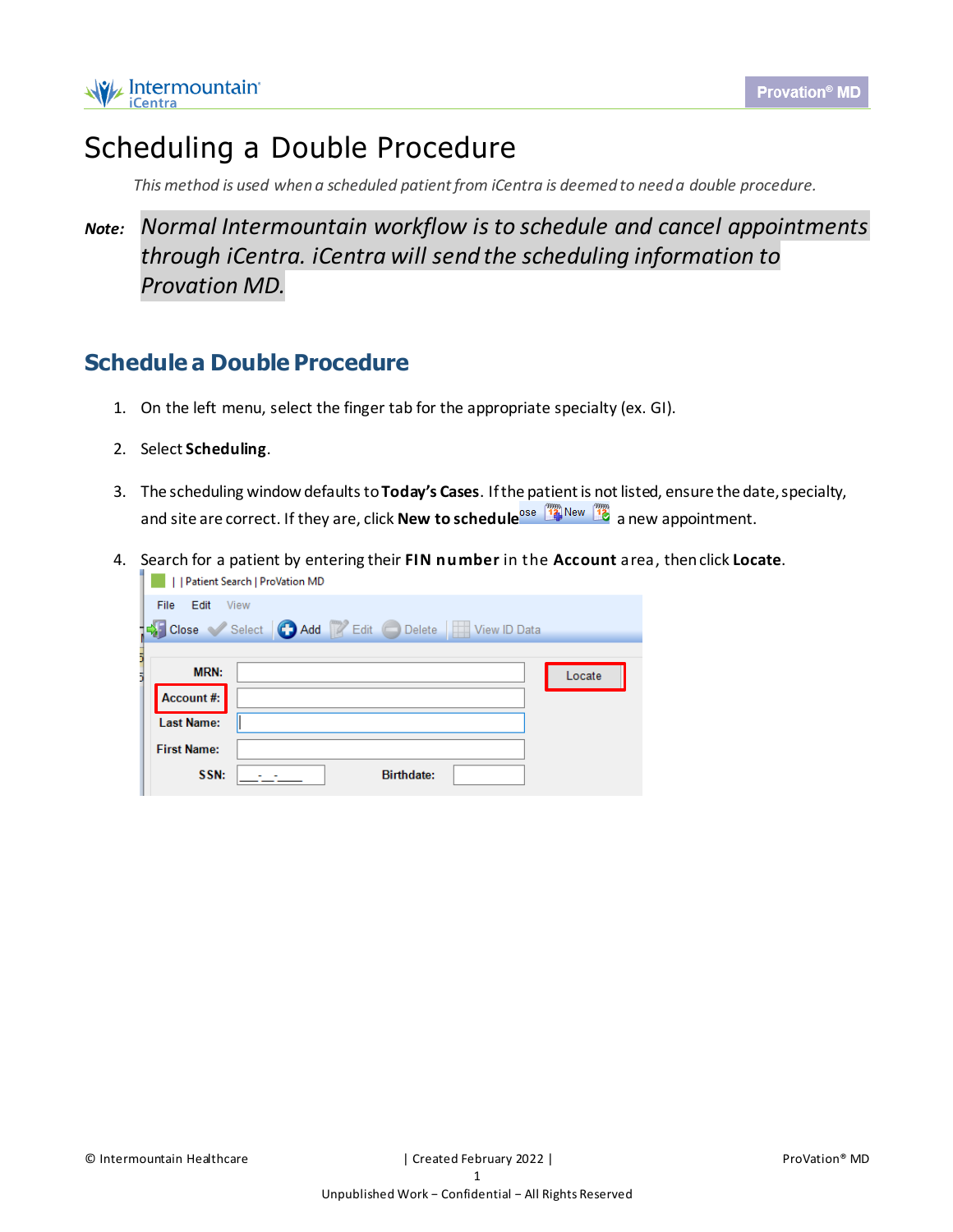

5. Select a patient record from the list.

|                                                                             | Patient Search   ProVation MD                    |    |        |             |                      |                   | □<br>$\frac{1}{2} \left( \frac{1}{2} \right) \left( \frac{1}{2} \right) \left( \frac{1}{2} \right) \left( \frac{1}{2} \right) \left( \frac{1}{2} \right) \left( \frac{1}{2} \right) \left( \frac{1}{2} \right) \left( \frac{1}{2} \right) \left( \frac{1}{2} \right) \left( \frac{1}{2} \right) \left( \frac{1}{2} \right) \left( \frac{1}{2} \right) \left( \frac{1}{2} \right) \left( \frac{1}{2} \right) \left( \frac{1}{2} \right) \left( \frac{1}{2} \right) \left( \frac$ | $\times$ |
|-----------------------------------------------------------------------------|--------------------------------------------------|----|--------|-------------|----------------------|-------------------|---------------------------------------------------------------------------------------------------------------------------------------------------------------------------------------------------------------------------------------------------------------------------------------------------------------------------------------------------------------------------------------------------------------------------------------------------------------------------------|----------|
| File<br>Edit View                                                           |                                                  |    |        |             |                      |                   |                                                                                                                                                                                                                                                                                                                                                                                                                                                                                 |          |
|                                                                             | Close Select   Add   Edit Delete   TView ID Data |    |        |             |                      |                   |                                                                                                                                                                                                                                                                                                                                                                                                                                                                                 |          |
| <b>MRN:</b><br>Account#:<br><b>Last Name:</b><br><b>First Name:</b><br>SSN: | 122333221<br><b>Birthdate:</b>                   |    | Locate |             |                      |                   |                                                                                                                                                                                                                                                                                                                                                                                                                                                                                 |          |
| Last Name                                                                   | <b>First Name</b>                                | MI | Suffix | <b>MRN</b>  | <b>SSN</b>           | <b>Birth Date</b> | Address 1                                                                                                                                                                                                                                                                                                                                                                                                                                                                       | Addre    |
|                                                                             |                                                  |    |        |             |                      |                   |                                                                                                                                                                                                                                                                                                                                                                                                                                                                                 |          |
| <b>Test</b>                                                                 | Mickey                                           | Mo |        | 63779409353 | 528-49-8899 1/1/1900 |                   | 395 W BUL                                                                                                                                                                                                                                                                                                                                                                                                                                                                       |          |
|                                                                             |                                                  |    |        |             |                      |                   |                                                                                                                                                                                                                                                                                                                                                                                                                                                                                 |          |
|                                                                             |                                                  |    |        |             |                      |                   |                                                                                                                                                                                                                                                                                                                                                                                                                                                                                 |          |

6. The selections made for the first procedure **automatically populate for the second procedure**. Review the information and make any necessary changes. Complete all the documentation on the Left side.

|                         | 63779409353 TEST, Mickey Mouse   Schedule Case   ProVation MD |                            |               |                             |                           |                     | × |
|-------------------------|---------------------------------------------------------------|----------------------------|---------------|-----------------------------|---------------------------|---------------------|---|
| File                    |                                                               |                            |               |                             |                           |                     |   |
| Save<br><b>Close</b>    | <b>TA</b> Case <b>P</b> Procedure <b>Account</b>              |                            |               |                             |                           |                     |   |
| Specialty:              | GI                                                            |                            |               | Site:                       | <b>Dixie HPC</b>          | $\sim$              |   |
| Date:                   | 2/24/2022                                                     | ▦▾                         |               | Patient:                    | Mickey Test - 63779409353 |                     |   |
| Procedure:              | Colonoscopy                                                   | $\ldots$                   |               |                             |                           | $\bar{\mathcal{L}}$ |   |
| <b>Consent on File:</b> | No<br>$\checkmark$                                            |                            |               | <b>Additional</b><br>Staff: | Select provider role      | $\checkmark$        |   |
| <b>Start Time:</b>      | 30<br>12<br>$\checkmark$<br>$\checkmark$                      | <b>Duration (minutes):</b> |               | Role                        | Name                      |                     |   |
| <b>End Time:</b>        | $\checkmark$<br>$\checkmark$                                  |                            |               |                             |                           |                     |   |
| Att. Physician:         | Doctor Test                                                   | $\ldots$                   |               |                             |                           |                     |   |
| Status:                 |                                                               | $\checkmark$               |               |                             |                           |                     |   |
| Room:                   |                                                               | $\checkmark$               |               |                             |                           |                     |   |
| <b>Anesthesia:</b>      | Sedation                                                      |                            |               |                             |                           |                     |   |
|                         |                                                               |                            |               |                             |                           |                     |   |
| Procedure               |                                                               | Time                       | <b>Status</b> | Room                        | Attending                 |                     |   |
| Colonoscopy             |                                                               | 12:30                      |               |                             | <b>Doctor Test</b>        |                     |   |
|                         |                                                               |                            |               |                             |                           |                     |   |
|                         |                                                               |                            |               |                             |                           |                     |   |
|                         |                                                               |                            |               |                             |                           |                     |   |
| $\,$ $\,$               |                                                               |                            |               |                             |                           |                     |   |
|                         |                                                               |                            |               |                             |                           |                     |   |
|                         | æ                                                             |                            |               |                             |                           |                     |   |

7. Select **Add Procedure** atthe top of the window.